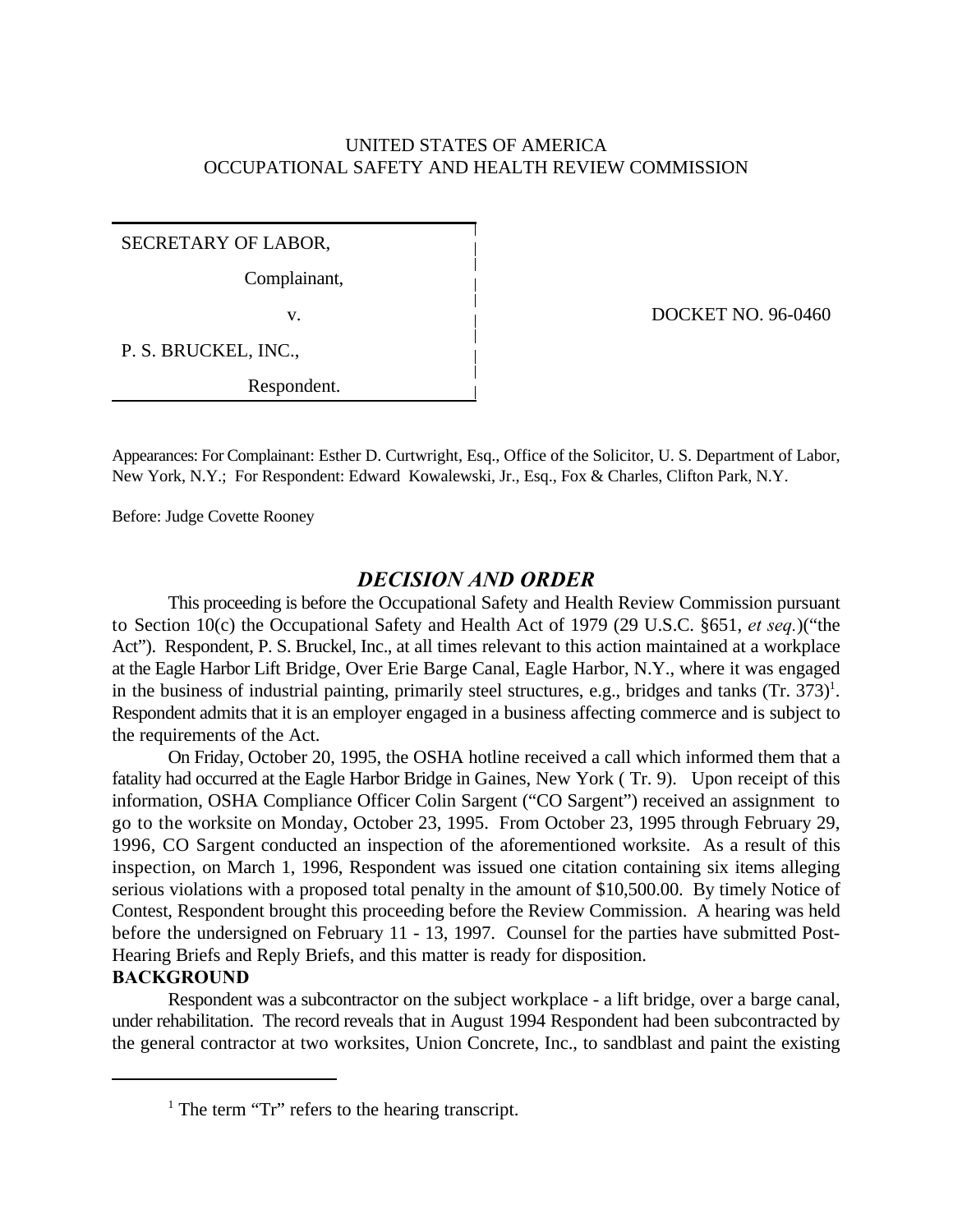trusses of the Eagle Harbor Bridge and the Medina Bridge, which were being rehabilitated in Orleans County, New York (Tr. 205, 214-215; 413-415; Exh.  $R-15<sup>2</sup>$ ). The Medina Bridge was about fifteen minutes away from the Eagle Harbor Bridge (Tr. 205). These bridges were being refurbished pursuant to two New York State Department of Transportation ("DOT") contracts (Tr. 411-413; Exhs. R-15, R-16, R-17).<sup>3</sup> The record reveals that DOT, in conjunction with a company called Foit Albert Associates<sup>4</sup> ("Foit"), monitored the progress and safety of the work in accordance with the plans and the compliance with DOT regulations (Tr. 106, 215, 336).

Peter Bruckel is the owner of Respondent, and in early 1994 his brother, Jerome "Jerry" Bruckel, started doing some planning for him (Tr. 373-374). The record reveals that Jerry was hired in a management capacity, and thus, had "very little actual hands-on" experience with regard to the physical labor which Respondent's employees performed (Tr. 332; 444-445). Prior to commencing work on the aforementioned bridge projects, Jerry conducted a pre-job survey to identify the hazards and emergency telephone numbers. This information was contained in a document entitled "Pre-Job Safety Survey" dated September 8, 1994 (Tr. 421; Exhs. R-16 and R-17). The survey included the requirements of safety cables, a boat, preservers and buoys.

In early 1995, Jerry assumed the responsibilities of safety compliance, and all of the pre-job planning. He attended a 10-hour OSHA training course, and the Steel Structures Painting Council Safety Program (Tr. 377; Exh. R-7). Jerry prepared the company's written safety program in early 1995 (Tr. 380-381: Exh. R-8). On March 6 and 7, 1995, the program was presented to employees who were to start work in the spring and summer at an orientation program (Tr. 380, 382-383, 502; Exh. R-9). During Jerry Bruckel's presentation at this orientation, he discussed fall protection and demonstrated how body harnesses were worn and used (Tr. 392 -394). Peter Bruckel testified that Jerry also provided orientation to new employees who did not have the opportunity to attend the aforementioned program (Tr/ 396).

From December 1994 to January 1995, Respondent performed work associated with the tasks of sandblasting, cleaning and priming on the northern end of the Eagle Harbor Bridge. Respondent returned in March 1995, and performed the same tasks at the southern end of the bridge until May 1995 (Tr. 336-340; 417-420). In early July 1995, Respondent finished the intermediate coat of paint (Tr. 420). During the course of this work, Respondent rigged the bridge with 3/8th cable which was used for fall protection and provided water protection in the form of life vests, ring buoys and used the boat of the general contractor (Tr. 307-309). At the time of the instant inspection, the canal had been open and there was water in the canal (Tr. 9). The bridge deck and railings had been removed and the deck substructure was in an elevated position, supported on falsework consisting of two vertical support columns joined by cross-bracing. The roadbed was composed entirely of open steel (Tr. 9-10; Exhs. C-1, C-2,  $&$  C-4). There were partially constructed counterweight pits which had not been covered, and were 22.55 feet deep at both the south and north ends of the bridge located

 $2$  The term "Exh." refers to Exhibits introduced into evidence.

<sup>&</sup>lt;sup>3</sup> Eagle Harbor Bridge- NYSDOT Project D256106. Medina Bridge - NYSDOT Project D256107.

<sup>&</sup>lt;sup>4</sup> The undersigned notes that the transcript contains the term "Floyd" in lieu of "Foit".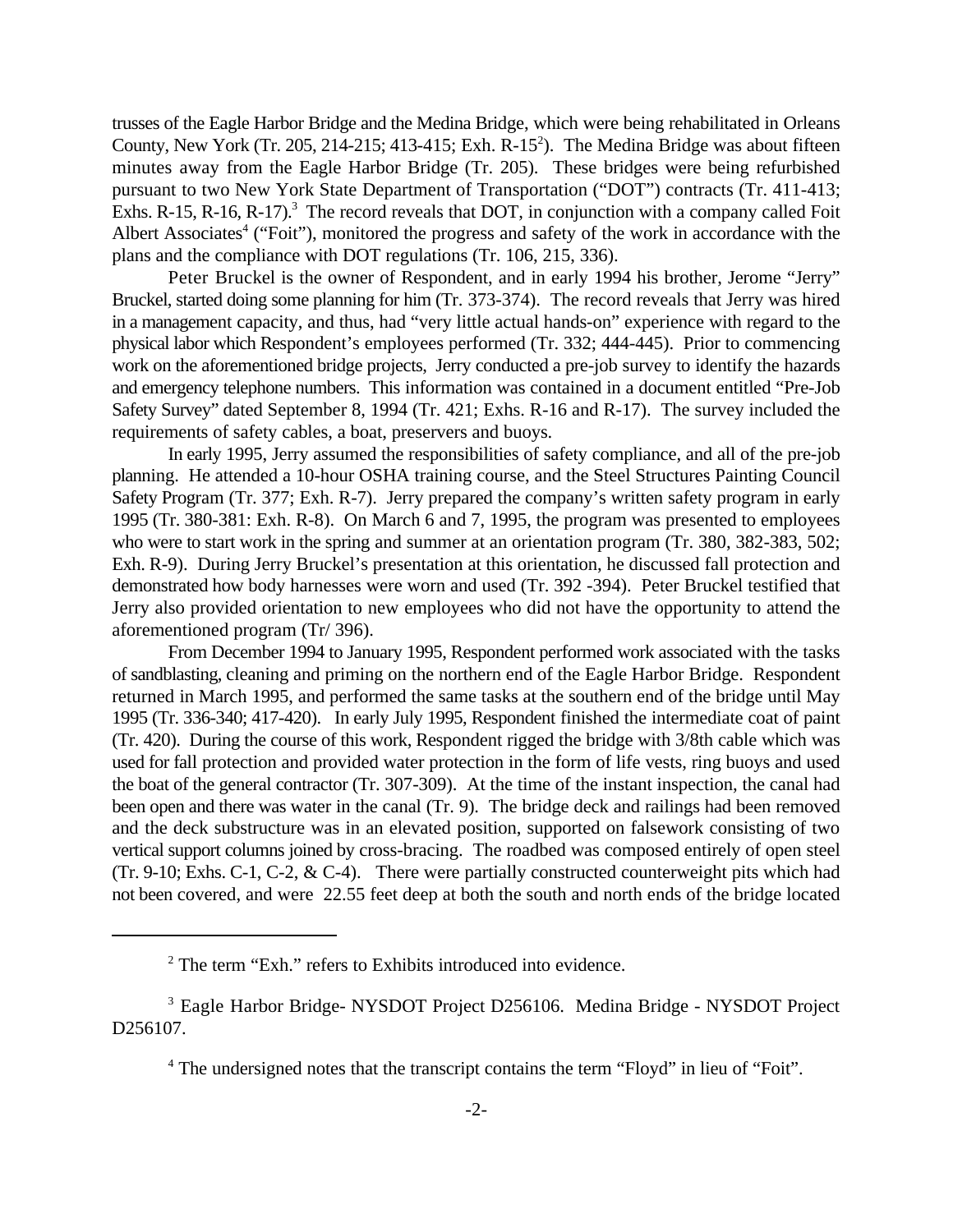directly behind the falsework (Tr. 217; Exh. C-11). All the machinery had been removed from the pits, and protruding above the top of the pits and wall of the pit, were vertical reinforcing bars (rebars) (Tr. 28-29, 247; Exhs. C-5 to C-7). Many of the rebars were uncapped and unprotected (Tr. 247-248). Orange netting and a sign which stated "Dangerous" surrounded the rebars (Tr. 222; Exhs C-5 to C-7). The counterweight pit was within a foot of the false-work and cross-bracing (Tr. 222).

The record reflects that during the time that work was being performed at the Eagle Harbor Bridge, similar work was being performed at the Medina Bridge. During the week of October 9, 1995, Peter Bruckel received a call from Union Concrete Inc.'s Superintendent, Jack Ford, who informed Respondent that DOT wanted the Medina Bridge painted (Tr. 252, 425-426). At the time this request was made, all of Respondent's work crews were involved in jobs in New Jersey. Therefore, Peter Bruckel contacted another contractor for the services of a painter. On October 16 or 17, 1995 (Monday or Tuesday), Peter Bruckel informed his brother Jerry that he was to supervise the painting on Friday at the Medina Bridge (Tr. 428-429). The bridge had to be power washed before the final coat of paint could be applied, so Peter asked Jerry to take Calvin Hoskins, a laborer, with him to perform this task (Tr. 427-429). Prior to his date, Calvin had not done any bridge work and had only performed odd jobs for Respondent (Tr. 145). On Wednesday morning, October 18, 1995, Jerry and Calvin went to the Medina Bridge. However, they were stopped from power washing the bridge by Foit bridge inspector, Andrew Adams, because they did not have the correct biodegradable solvent (Tr. 118, 237). Thus, they went to the Eagle Harbor Bridge and power washed that bridge that morning (Tr. 50, 148, 342). On Thursday, October 19, 1997, Jerry Bruckel and Calvin Hoskins returned to the Medina Bridge to power wash the upper portion of the bridge in preparation for the arrival of the painter the next day (Tr. 119).

On Friday, October 20, 1995, Jerry and Calvin began their workday at the Medina Bridge, where they were to meet a painter. However, it was extremely windy, and they were told by Foit bridge inspector, Andrew Adams that they could not start painting that day because the winds were too high (Tr. 117, 154). According to the testimony of Calvin Hoskins, once this decision was made, Jerry informed him that they were going to the other bridge to take some cables down (Tr. 155). Upon their arrival at the Eagle Harbor Bridge, they first went to the north side of the bridge and took down a "scaffolding pic"- an aluminum platform which had been a portion of the catenary scaffold that was suspended on two cables running north and south below the bridge on the north side of the bridge (Tr. 45, 155). One-half of the pic was over the water in the canal (Tr. 223; Exh. C-11). Calvin testified that they stood on the concrete, abutting the canal, facing south to remove the pic. Directly behind them was the counterweight pic (Tr. 157, 169, 174, 178, & 179). Once they removed the pic, they began loosening the cables connectors (Tr. 179). Calvin testified that he climbed to the top of the bridge and stood ready to assist, as Jerry was up on the cross-bracing loosening the connectors with a wrench ans rachet (Tr. 179-180). Once that was done, Jerry climbed to the cross-bracing and they proceeded to walk the full length of the bridge to the south end - approximately 120 feet. They crossed over open steel structural steel members that were approximately three to four inches in width (Tr. 45-46). Once on the south end, Jerry climbed down on the cross-bracing of the falsework on the south side. He disconnected the southwest end of the cable supporting the catenary scaffold. He then moved to the east side of the bridge and down to the cross-bracing of the falsework while attempting to remove the cable that ran along the east side of the bridge. He was having some difficulty with the cable and instructed Calvin to go back to the center of the bridge to loosen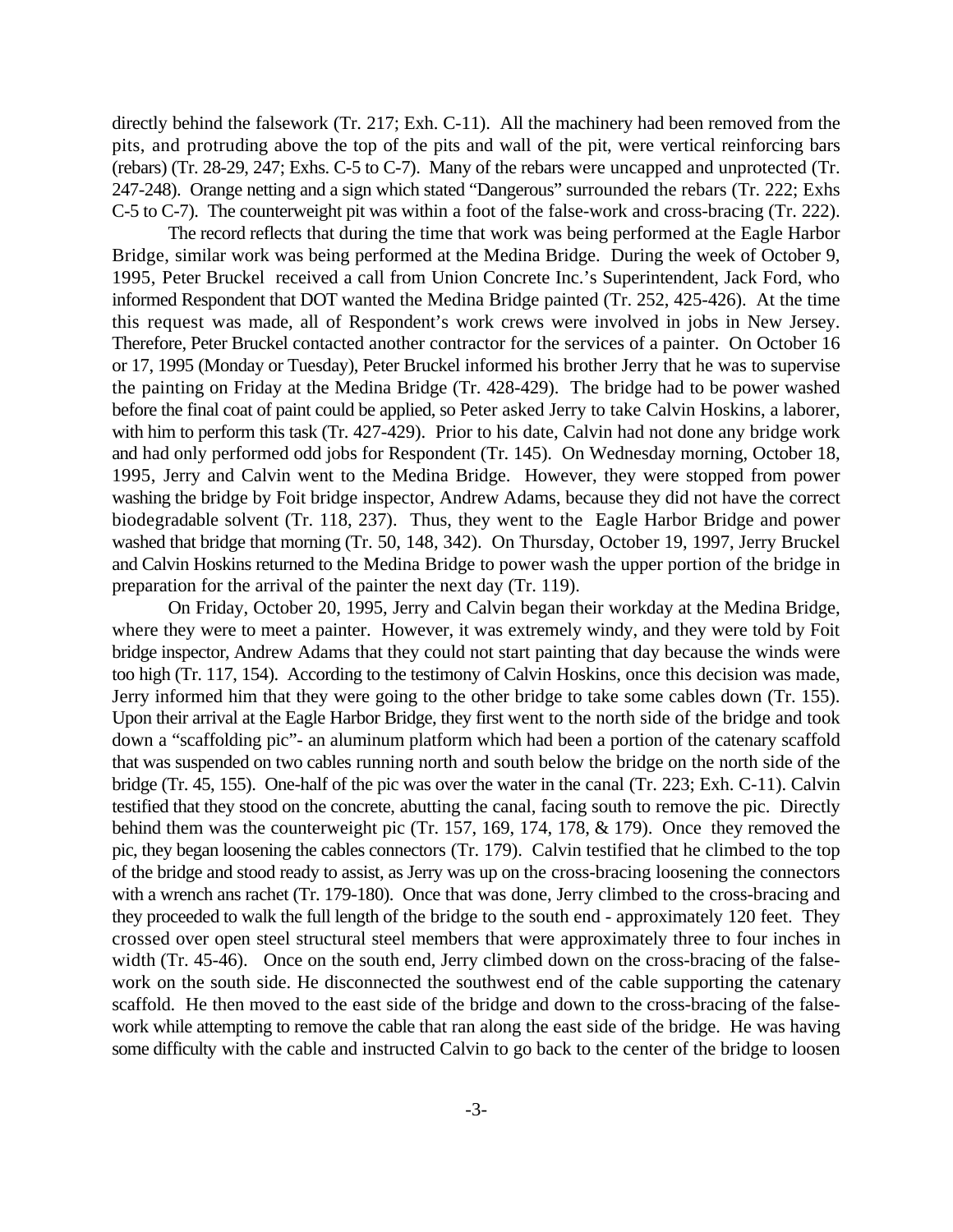up the rope that was holding the cable taught to the bottom of the bridge. Calvin traveled to the center and loosened the rope. He called to Jerry and received no answer. As he traveled back to the south end, he observed Jerry lying at the bottom of the counterweight pit which was adjacent to the south end of the bridge (Tr. 46-47, 170-171, 180- 190; Exhs.C-7, C-8, C-9). Jerry wore no safety belt or safety harness (Tr. 47, 182).

### **SECRETARY'S BURDEN OF PROOF**

The Secretary has the burden of proving his case by a preponderance of the evidence. In order to establish a violation of an occupational safety or health standard, the Secretary has the burden of proving: (a) the applicability of the cited standard, (b) the employer's noncompliance with the standard's terms, (c) employee access to the violative conditions, and (d) the employer's actual or constructive knowledge of the violation (the employer either knew or with the exercise of reasonable diligence could have known, of the violative conditions).

*Atlantic Battery Co.,* 16 BNA OSHC 2131, 2138 (No. 90-1747, 1994).

#### **DISCUSSION**

## **Citation 1, Item 1a: Alleged Violation of 29 C.F.R. §1926.106(a)**

The standard provides:

Employees working over or near water, where the danger of drowning exists, shall be provided with U.S. Coast Guard-approved life jackets or buoyant work vests.

The Secretary's citation sets forth:

a) Eagle Harbor Lift Bridge Over Erie Barge Canal. On or about 10/18/95 (as amended) and 10/20/95 employees were working over and adjacent to the canal while attempting to remove a catenary scaffold. The water was approximately 12 feet deep. No life jackets or buoyant work vests were provided.

### **and Citation 1, Item 1b: Alleged Violation of 29 C.F.R. §1926.106(c)**

The standard provides:

Ring buoys with at least 90 feet of line shall be provided and readily available for emergency rescue operations. Distance between ring buoys shall not exceed 200 feet. The Secretary's Citation set forth:

a) Eagle Harbor Lift Bridge Over Erie Barge Canal. On or about 10/20/95 employees were working over and adjacent to the canal while attempting to remove a catenary scaffold. The water was approximately 12 feet deep. No ring buoys were available.

## *Noncompliance and Employee Exposure*

The record reveals that the Respondent does not dispute the applicability of the cited standards. The undersigned finds that the record establishes that the Respondent did not comply with the requirements of the standard and that Respondent's employees were exposed to the hazard created by noncompliance. CO Sargent testified that based upon the information he gathered during his investigation he made a determination that life vests and ring buoys were not readily available at the subject worksite (Tr. 40-41). Calvin Hoskins testified that there was water in the canal under the bridge when they performed work at the Eagle Harbor Bridge on October 18 and 20, 1995 (Tr. 152). He testified that prior to his working on the bridge on October 18, 1995, no one told him about the availability of life vests or ring buoys (Tr. 147). Both Foit bridge inspector, Andrew Adams and DOT engineer-in-charge, Scott Sullivan testified that the water depth at Eagle Harbor Bridge on October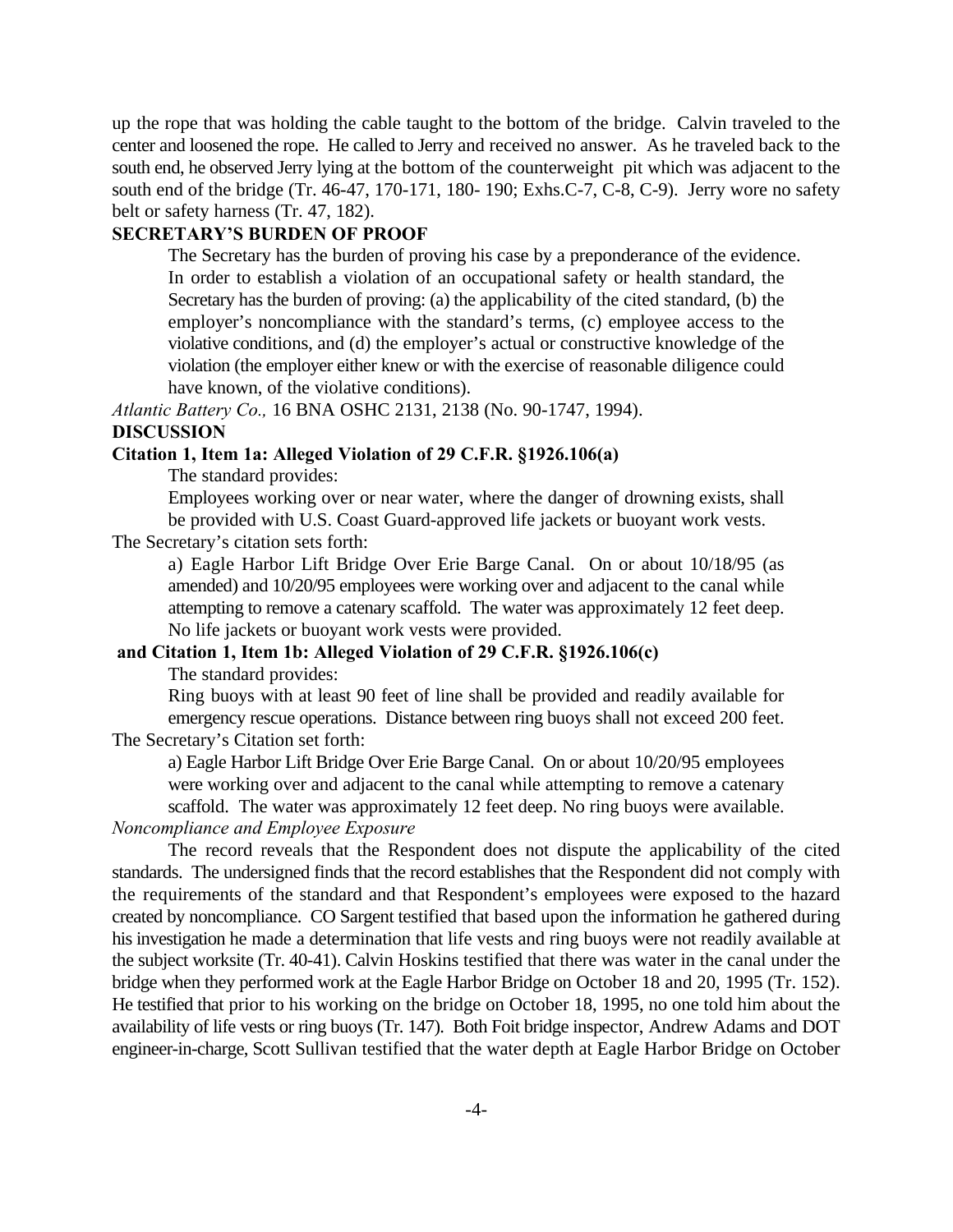20, 1995, was approximately 12 feet (Tr. 143, 232).

It is Respondent's position that it did provide its employees with U.S. Coast Guard-approved life vests and ring buoys (Tr. 435; Respondent's Answer, Paragraph 15). Peter Bruckel testified that Respondent supplied Jerry with U.S. Coast Guard approved life vests to take to the site (Tr. 437). He testified that the company expected that its superintendents would take them from the shop to the job (Tr. 437-438). Warren Wheeler, currently a supervisor with Respondent, testified that all safety items were present every day that they were on the job, and that the Respondent took several measure to protect its employees while they worked over the waterways at the bridge including having life rings and life vests at the job. He testified that they took their own life vests to the jobsite, and that the ring buoys were hung out every day (Tr. 309, 325).

 Harold R. Carpenter, a Foit Albert bridge inspector at the subject worksite, testified that when Respondent's employees arrived at the bridge in the spring of 1995, there were ring buoys available (Tr. 341). He testified that on October 18, 1995, he had observed Jerry and Calvin working at Eagle Harbor Bridge, and did not observe either individual wearing a U.S. Coast Guard life vest or any type of buoy vest (Tr. 352). He acknowledged that the buoys available on the site on October 18, were stored in a control tower which was inside of the bridge approximately two feet from the adjacent counterweight pit on the south side (Tr. 351-352). He also testified that the door to the control tower was normally locked unless they had a workforce present. Additionaly, Andrew Adams testified that when he went to the accident scene on October 20, 1995, he looked for life buoys and discovered that they were locked in the control tower (Tr. 134). Scott Sullivan testified that ring buoys were supplied by the prime contractor, Union Concrete Inc. However, when he went to the site on October 20, 1995, he did not observe any ring buoys or life vests (Tr. 249, 371).

The undersigned finds that based upon the aforementioned testimony, the Secretary has shown that there was a noncompliance with the cited standards. The record also reveals that there was employee exposure to these two violations. Calvin Hoskins and Jerry Bruckel were exposed to the hazard of drowning in the 12 feet of water present in the canal as they worked on top of the bridge performing the power washing operation and removing the catenary scaffold on October 18 and 20, 1995. The record reveals that the presence of open spaces in the bridge decking, the water depth of 12 feet, and the lack of fall protection<sup>5</sup> subjected Jerry and Calvin, who worked without life vests, to the danger of drowning in the event of a fall. Calvin's testimony established that they worked without life vests, and he was exposed to the hazard of falling as he hooked and unhooked his lanyard, and Jerry was exposed to the hazard of falling the entire time he traveled the bridge (Tr. 182-185). Furthermore, in the event of such an emergency, i.e., drowning, there were no ring buoys readily available for emergency rescue operations. The presence of ring buoys would have ameliorated the hazard of drowning. *Secretary of Labor v. Complete General Construction Co.*, 53 F.3d 331, 17 BNA OSHC 1241 (6th Cir. 1995). The presence of ring buoys in a locked control tower inside a control room under the bridge did not establish their availability to Jerry and Calvin as they worked on the bridge deck.

# *Knowledge*

To satisfy the element of knowledge, the Complainant must prove that a cited employer either knew, or with the exercise of reasonable diligence could have known of the presence of the violative

 $<sup>5</sup>$  See discussion below with regard to the lack of fall protection.</sup>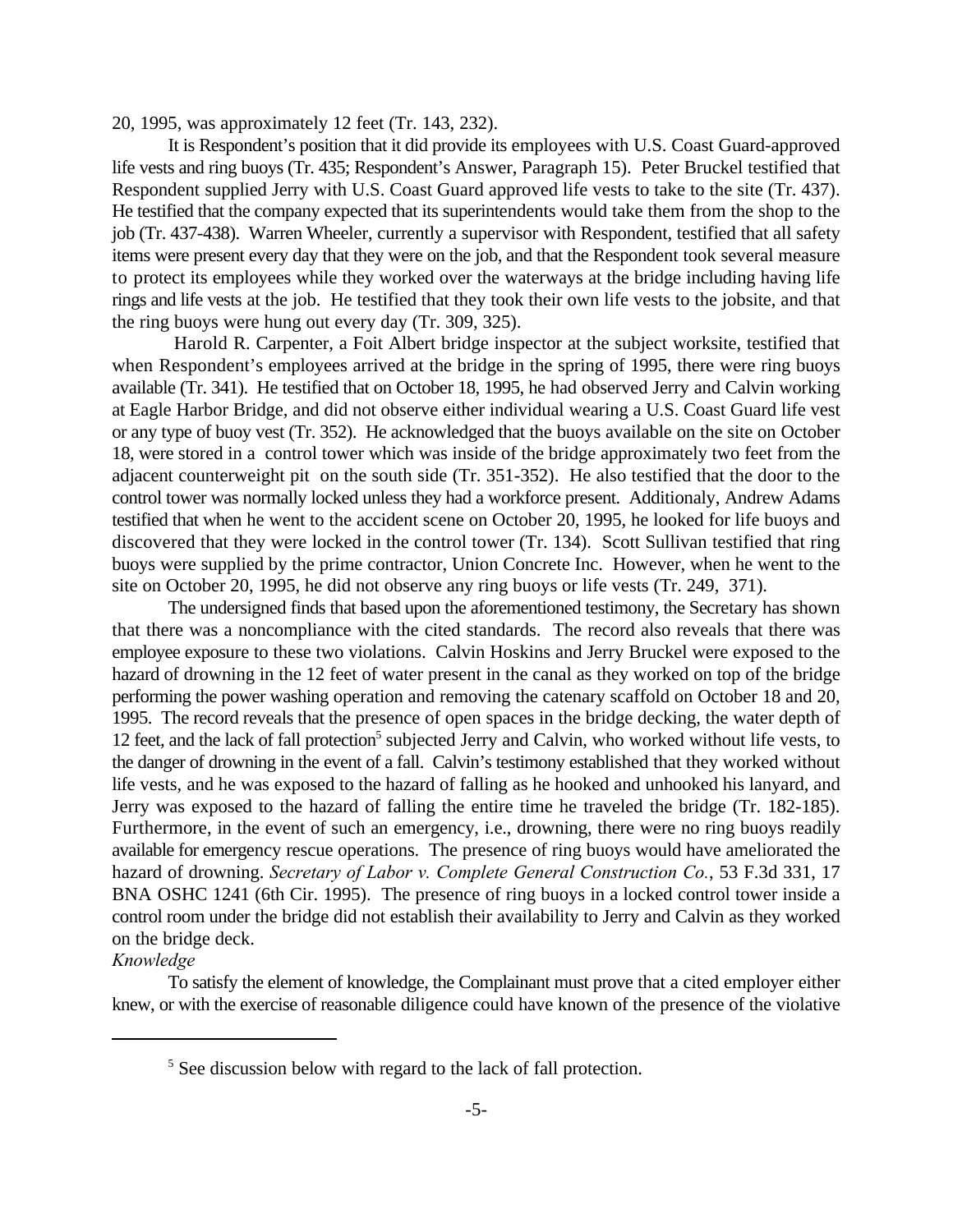condition. *Seibel Modern Manufacturing & Welding Corp.*, 15 BNA OSHC 1218, 1221 (No. 88-821, 1991); *Consolidated Freightways Corp.*, 15 BNA OSHC 1317, 1320-1321 (No. 86-351, 1991). "Because corporate employers can only obtain knowledge through their agents, the actions and knowledge of supervisory personnel are generally imputed to their employers, and the Secretary can make a prima facie showing of knowledge by proving that a supervisory employee knew of or was responsible for the violation." *Todd Shipyards Corporation*, 11 BNA OSHC 2177, 2179 (No. 77- 1598, 1984). *See also Dun Par Engineered Form Co.*, 12 BNA OSHC 1962 (No. 82-928, 1986)(the actual or constructive knowledge of an employer's foreman can be imputed to the employer). In *Pride Oil Well Service,* 15 BNA OSHC 1809 (No. 87-692, 1992), the Review Commission set forth criteria to be considered when evaluating reasonable diligence.

Reasonable diligence involves several factors, including an employer's "obligation to inspect the work area, to anticipate hazards to which employees may be exposed, and to take measures to prevent the occurrence." *Frank Swidzinski Co*., 9 BNA OSHC 1230, 1233 (No. 76-4627, 1981) . . . Other factors indicative of reasonable diligence include adequate supervision of employees, and the formulation and implementation of adequate training programs and work rules to ensure that work is safe. (citations omitted).

#### *Id.* at 1814.

In the instant matter, the Peter Bruckel testified that he had talked to Jerry the Thursday evening prior to the accident and informed him that he was to supervise the painting at the Medina Bridge the next day (Tr. 429). He also acknowledged that Jerry was the competent person at the Eagle Harbor site on October 18 and 20, 1995, solely responsible for the implementation and enforcement of the Respondent's safety program. In his capacity as supervisor on this job, Jerry was expected to have taken U.S. approved life vests, ring buoys, and skiffs to the jobsite (Tr. 436-438). Additionally, the requirement for boats, preservers and buoys appears upon the pre-job survey prepared by Jerry in September 1994 (Tr. 421; Exh. R-16). Accordingly, Jerry was very familiar with the hazards and safety equipment necessary for the performance of work at the subject jobsite. The record reveals that in spite of Jerry having established the requirements for life vests and ring buoys at this jobsite, he did not exercise any diligence in ensuring that employees were provided the appropriate safety equipment when performing work over water on October 18 and 20, 1995. Furthermore, per Calvin's testimony, Jerry did not inform him about the location and availability of life vests, ring buoys or skiffs (Tr. 60, 146-147). Jerry Bruckel's lack of reasonable diligence to take measures to prevent the occurrence of employee exposure to the cited hazards establishes knowledge imputable to Respondent. Accordingly, the Secretary has established a prima facie case of a violation of §§1926.106(a) and .106(c).

### *Classification*

The undersigned finds that a preponderance of the evidence establishes serious violations. In order to prove a serious violation, the Secretary must show that there is a substantial probability that death or serious physical harm could result from the condition in question. 29 U.S.C.§ 666(k). The undersigned finds that the evidence in this case shows that death or serious physical harm due to drowning could result from the exposure to working over water without the presence of the appropriate safety equipment. Accordingly, the Complainant properly classified these violations as serious.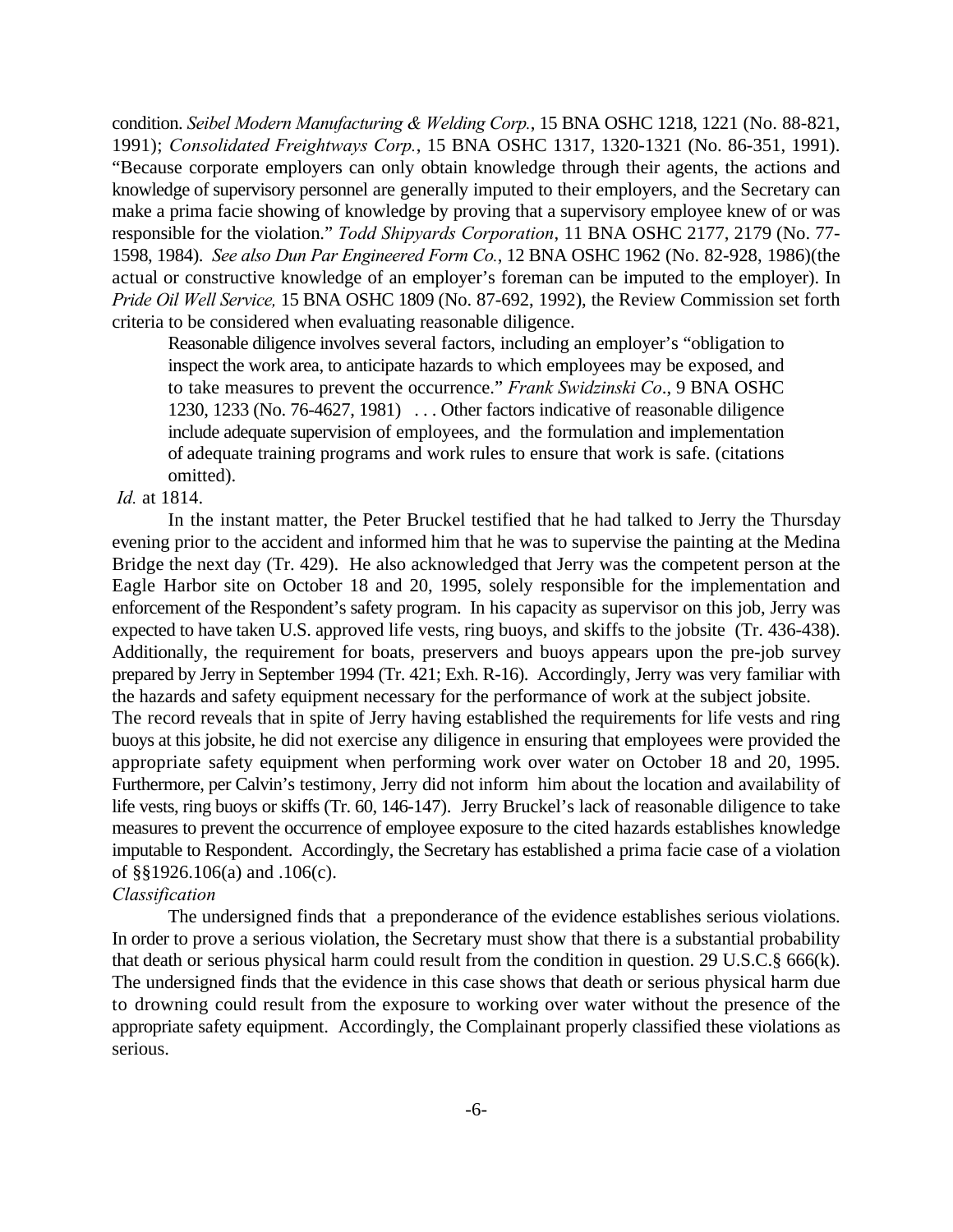#### *Penalty*

Once a contested case is before the Review Commission, the amount of the penalty proposed by the Complainant in the Citation and Notification of Proposed Penalties is merely a proposal. What constitutes an appropriate penalty is a determination which the Review Commission as the final arbiter of penalties must make.In determining appropriate penalties "due consideration" must be give to the four criteria under Section 17(j) of the Act, 29 U.S.C., §666(j). These "penalty factors" are: the size of the employer's business, the gravity of the violation, the employer's good faith, and its prior history. *J.A. Jones Construction Co.*, 15 BNA OSHC 2201, 2213-14 (No. 87-2059, 1993). These factors are not necessarily accorded equal weight. Generally speaking, the gravity of a violation is the primary element in the penalty assessment. *Trinity Indus., Inc.,* 15 BNA OSHC 1481, 1483 (No. 88-2691, 1992). The gravity of a particular violation depends upon such matters as the number of employees exposed, the duration of the exposure, the precautions taken against injury, and the likelihood that any injury would result. *J.A. Jones, supra.*

The gravity of these two grouped violations -  $\S$ §1926.106(a) and .106(a) reflect a high severity because the result of injury would have been death by drowning. The probability of injury was lesser because there were two employees with limited exposure - Calvin did tie off as he worked (Tr. 68). The gravity-based penalty of \$2,500.00 was appropriately adjusted to reflect the Respondent's small size, i.e., 25 employees (Tr. 63). However, only a 30% reduction for size was given, because of high severity of injury. The record reflects undisputed testimony that no reduction was given for history because this employer had been cited for serious violations within the past three years (Tr. 70). The record appropriately reflects no reduction for good faith. Although Respondent had a written safety program, it was evident from the record that it was not being effectively enforced. The person in charge, Jerry Bruckel, wore no safety harness and did not provide any other safety equipment for himself or his employee. The undersigned also notes that he had been warned the day before the fatal accident for not utilizing a ladder at the Medina Bridge, and the next day he did the same thing at the Eagle Harbor Bridge (Tr. 70-71). Additionally, Jerry did not provide Calvin all of the necessary training necessary for working above water. Furthermore, the undersigned finds that Peter's direction to Jerry, to perform and supervise work for which he had relatively little, if any, "hands-on experience", is indicative of the Respondent's general attitude towards its commitment to safety. Accordingly, a penalty in the amount of \$1,750.00 is appropriate.

# **CITATION 1, Item 2: Alleged Violation of 29 C.F.R. §1926.106(d)**

The standard provides:

At least one lifesaving skiff shall be immediately available at locations where employees are working over or adjacent to water.

The Secretary's citation sets forth:

a) Eagle Harbor Lift Bridge Over Erie Barge Canal. On or about 10/20/95 employees were working over and adjacent to the canal while removing a catenary scaffold. The water was approximately 12 feet deep. No skiff was provided.

#### *Noncompliance and Employee Exposure*

The record reveals that Respondent does not dispute the applicability of the cited standard. The undersigned finds that the record establishes that the Respondent did not comply with the requirements of the standard and that Respondent's employees were exposed to the hazard created by noncompliance. CO Sargent testified that his investigation revealed that there was no skiff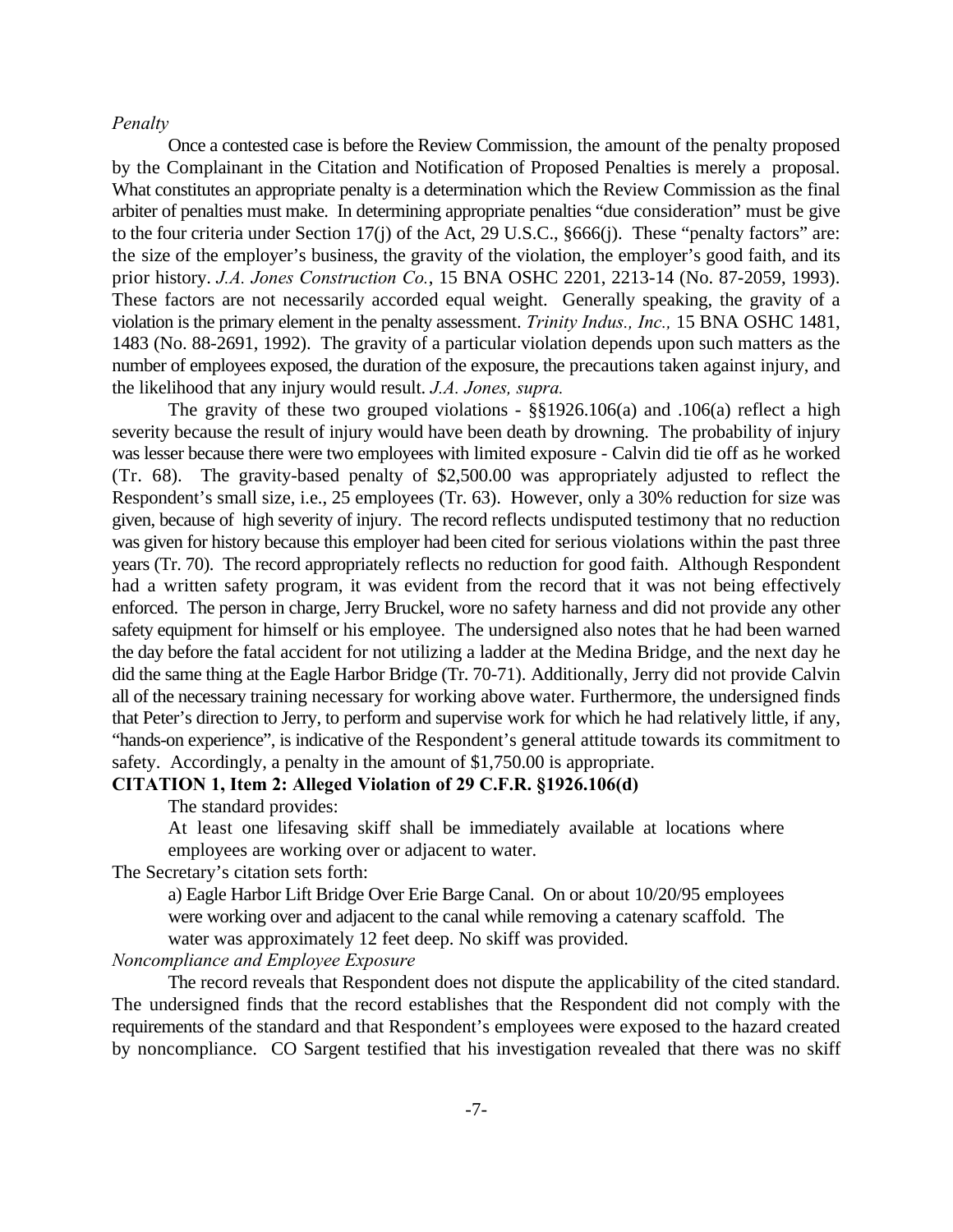available at the site where employees were working over or adjacent to water on October 20, 1995 (Tr. 59, 60-61, 70). Andrew Adams testified that his investigation of the accident site on October 20, revealed that the skiff was chained to the contractor's trailer (Tr. 134). Scott Sullivan corroborated the fact that there was no skiff in the water at the bridge site on October 20, 1995. He further testified that the skiff had been stored at a remote location because vandals had stolen a skiff. It was behind a house a couple of a hundred feet away from the canal (Tr. 257). Harold Carpenter also testified that he did not observe a boat or skiff in the water when there was water in the canal and Respondent's forces were working at Eagle Harbor Bridge (Tr. 341). Peter Bruckel testified that the company expected that the superintendent would take life saving skiffs to the jobsite each day (Tr. 438). Calvin Hoskins testified that he was not told by anyone about the location and availability of a skiff prior to his beginning to work on the bridges (Tr. 147).

In view of the above, the undersigned finds that there was no skiff in the water on October 20, 1995, and Calvin Hoskins would have been unaware of where to locate the skiff in the event Jerry fell into the water. Thus, the Secretary has proven that there was no skiff immediately available for the purpose of saving someone from drowning in 12 feet of water. Calvin Hoskins provided detailed testimony of how they traveled from the north side to the south side of the bridge Calvin testified that he utilized his safety belt and lanyard to travel the bridge and Jerry traveled across the bridge without the utilization of any fall protection. As they traveled, Calvin was exposed to the hazard of a fall resulting in drowning as he hooked and unhooked his lanyard and Jerry was exposed to the hazard of drowning the entire time he traveled the bridge. The presence of a skiff would have ameliorated the hazard of drowning. *Secretary of Labor v. Complete General Construction Co.*, *supra. Knowledge*

The undersigned finds that Jerry's knowledge is imputed to the Respondent. See discussion regarding knowledge with regard to §§1926.106(a) and .106(c) *supra*. Accordingly, the Secretary has established a prima facie violation of §1926.106(d).

## *Classification*

The undersigned finds that a preponderance of the evidence establishes a serious violation. The evidence shows that death or serious physical harm could result from the drowning hazard created by exposure to working over water without the presence of the appropriate safety equipment. Accordingly, the Complainant properly classified this violation as serious. *Penalty*

The gravity of §1926.106(d) reflects a high severity because the result of injury would have been death by drowning. The record reflects that probability of injury was lesser, because there were two employees with limited exposure and Calvin tied off as he worked (Tr. 68). The gravity-based penalty of \$2,500, was appropriately adjusted to reflect the Respondent's small size (Tr. 63). As previously discussed, *supra.*, no adjustments for history or good faith were applicable with respect to this violation. Accordingly, a penalty in the amount of \$1,750.00 is appropriate.

### **CITATION 1, Item 3 Alleged Violation of 29 C.F.R. §1926.501(b)(1)**

# The standard provides:

*Unprotected sides and edges*. Each employee on a walking/working surface (horizontal and vertical surface) with an unprotected side or edge which is 6 feet (1.8 m) or more above a lower level shall be protected from falling by the use of guardrail systems, safety net systems, or personnel fall arrest systems.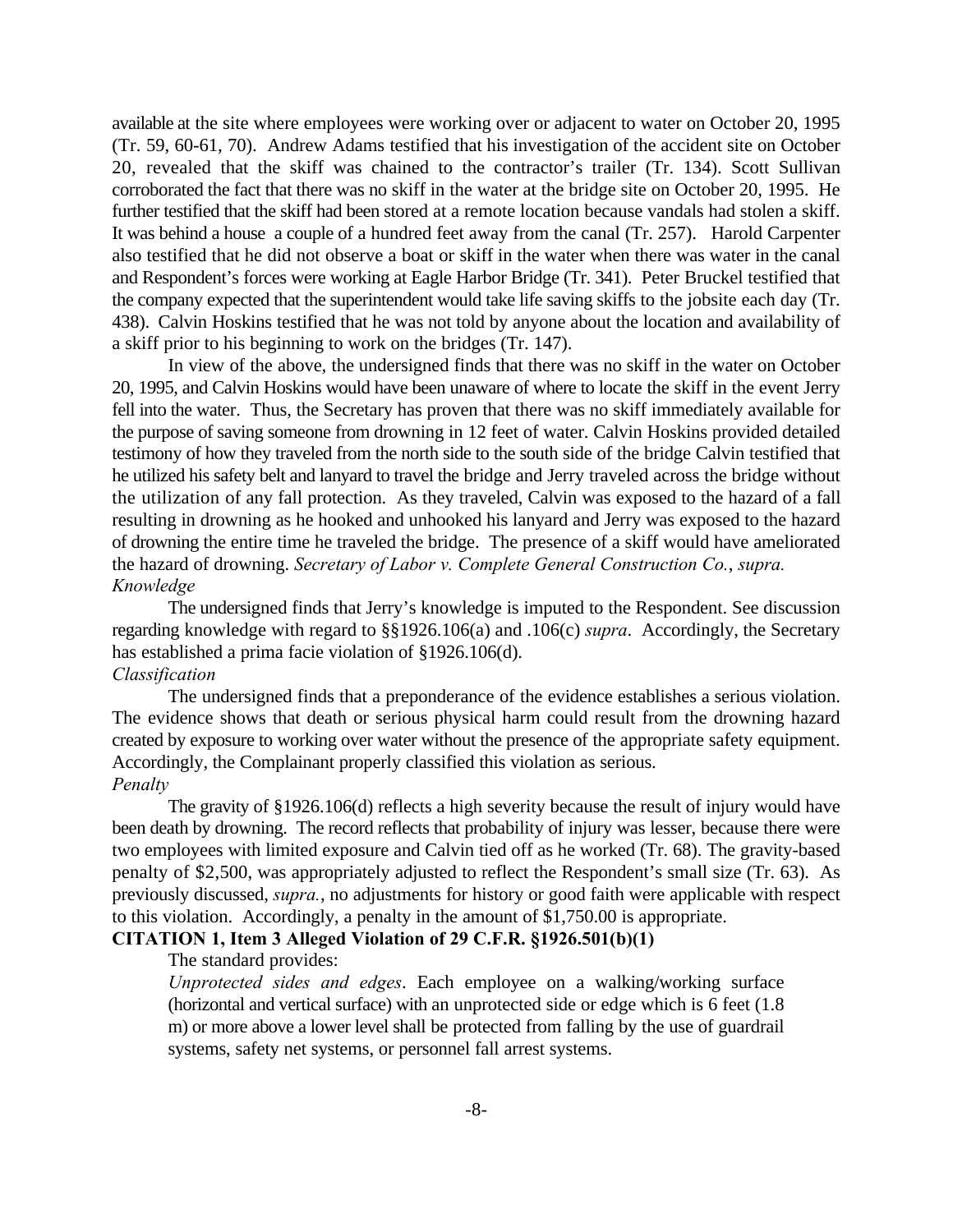#### The Secretary's citation sets forth:

a) Eagle Harbor Lift Bridge Over Erie Barge Canal. On or about 10/18/95 (as amended) and 10/20/95 an employee was not wearing a safety belt or harness and was otherwise protected against falls while working above and/or adjacent to the lift bridge counterweight pit and while working above the canal. The employee was attempting to remove a catenary scaffold from the underside of the bridge. The employee was fatally injured when he fell to the bottom of the counterweight pit. The counterweight pit was 22.5 feet deep. The bottom of the bridge deck level was 33.5 feet above the bottom of the counterweight pit and approximately 17 feet above the canal water. A second employee who was wearing a safety harness was also exposed to potential falls whenever he disconnected his lanyard to facilitate his movement from one side of the bridge to the other.

#### *Noncompliance and Employee Exposure*

The record reveals that Respondent does not dispute the applicability of the cited standard. The undersigned finds that the record establishes that the Respondent did not comply with the requirements of the standard and that Respondent's employees were exposed to fall hazards. CO Sargent testified that his investigation revealed that Jerry and Calvin were exposed to falls from the bridge deck into the water which was approximately 17 feet below. They were also exposed to falls from the bridge deck into the counterweight at a distance of 33 and ½ feet. They were exposed to falls from the bridge deck level to the top of the concrete wall which was a distance of 11 feet (Tr. 73). The record contains no evidence of the presence of guardrail or safety net systems. Calvin provided testimony which established that Jerry wore no safety harness or lanyard the entire time they worked at Eagle Harbor Bridge. His testimony also establishes that as they stood underneath the pic on the concrete pillars to remove the pic, they were both exposed o a fall from the concrete pillar to the ground or water on either side of the pillars (Tr. 157, 169-170). His testimony also establishes that once the pic was removed, Jerry worked with no fall protection the entire time, thereby exposing himself to a fall into the canal (Tr. 181-182). As Calvin walked to the south side, he had to unhook and rehook his lanyard several times, thereby exposing himself to a fall protection into the canal through the open decking (Tr. 183-184). Once on the south side Jerry climbed down on the crossbracing and began loosening the cables again without fall protection thereby exposing himself to a fall into the counterweight pit below (Tr. 186). Calvin also testified that as they power washed the bridge on October 18, 1995, he was not able to employ his fall protection as he moved from east to west on the bridge, and Jerry wore no fall protection (Tr. 148, 189). Thus, the record establishes that Jerry and Calvin were exposed to fall hazards as they climbed the cross-bracing, worked and walked across the open steel beams, and removed the pic. *Knowledge*

The record reflects that Jerry Bruckel worked on both October 18 and 20, 1995, at the Eagle Harbor Bridge without any fall protection. The Respondent's written safety program was prepared by Jerry and provided for fall protection, via a personnel fall arrest system for bridge painting. The program provided that workers exposed to falls more than six feet would wear body harnesses for continuous fall protection (Exh. R-8). Jerry taught employees when and how to use the body harnesses during the Respondent's orientation program in March 1995. Furthermore, Calvin testified that Jerry showed him how to use the safety harness (Tr. 146). In spite of his knowledge, Jerry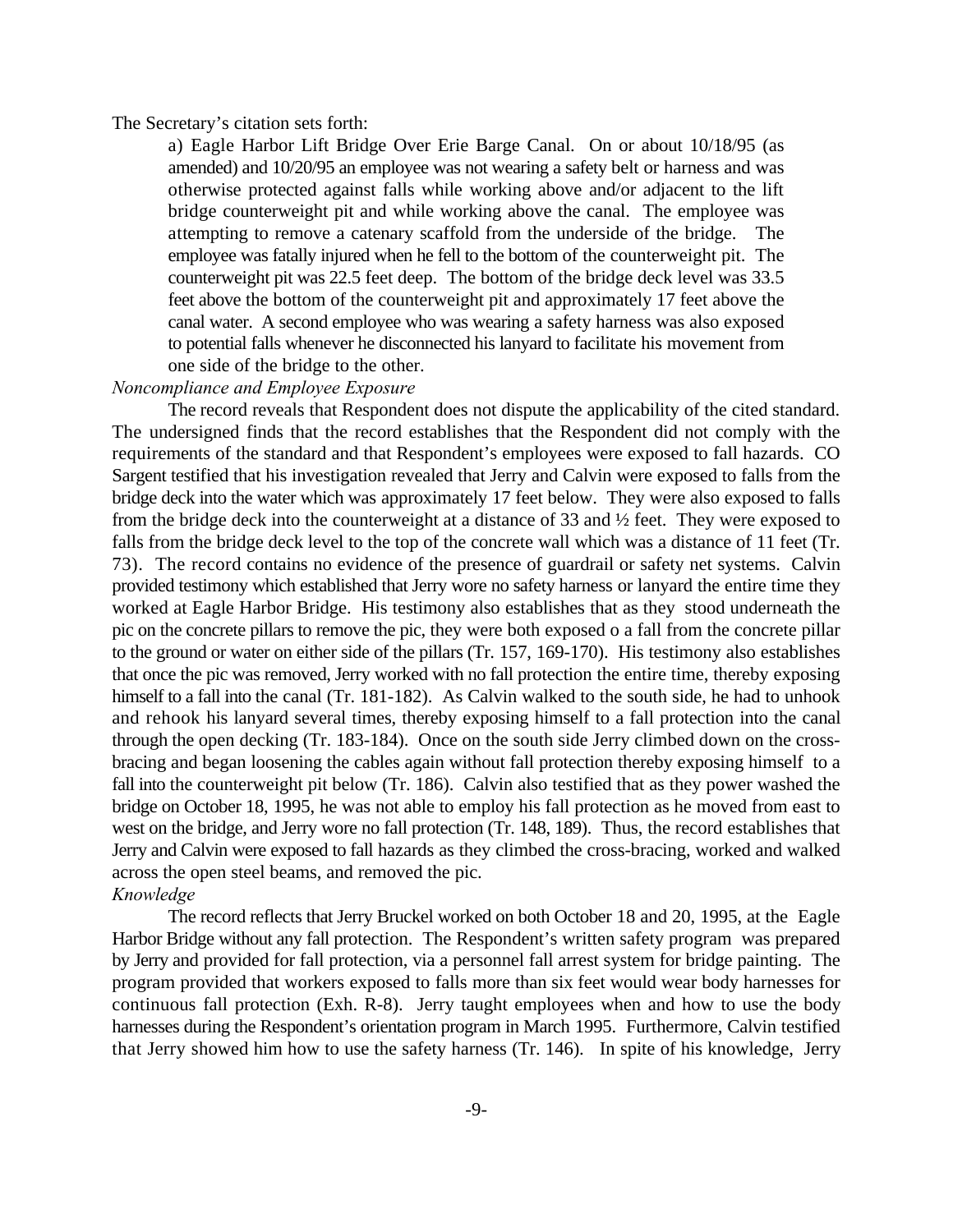worked without fall protection, and permitted Calvin to work in a manner where he was not continuously protected from fall hazards (Tr. 183-184). Additionally, Calvin's testimony that he mentioned to Jerry that he should be wearing a safety belt and Jerry's responses that he did need one, is indicative of Jerry's knowledge (Tr. 152).<sup> $6$ </sup> This evidence unequivocally establishes Jerry knew of the cited violations. For the reasons discussed above, *supra.*, his knowledge is imputed to Respondent. Accordingly, the Complainant has established a prima facie case of the §1926.501(b)(1).

#### *Classification*

The undersigned finds that a preponderance of the evidence establishes a serious violation. The facts of the instat matter establish that at the time of Jerry's fatal fall guardrails, safety nets, nor a personal fall arrest system had not been employed to protect him from falling. *Penalty*

The gravity of the violation reflects high severity because the expected injury from this condition would have been serious physical harm, permanent disability or death. The probability was assessed as greater because the two employees had to travel the full length of the bridge, i.e., 120 feet, and as described by Calvin Hoskins, it was extremely windy (Tr. 154). The deceased was never protected against falls and Mr. Hoskins had to disconnect his lanyard from time to time which exposed him to falls. The gravity-based penalty of \$5,000, was appropriately adjusted to reflect the Respondent's small size (Tr. 63). As previously discussed, *supra.*, no adjustments for history or good faith were applicable with respect to this violation Accordingly, a penalty in the amount of \$3,500.00 is appropriate.

# **CITATION 1, Item 4: Alleged Violation of 29 C.F.R. §1926.701(b)**

The standard provides:

*Reinforcing steel*. All protruding reinforcing steel, onto and into which employees could fall, shall be guarded to eliminate the hazard of impalement.

The Secretary's citation sets forth:

a) Eagle Harbor Lift Bridge Over Erie Barge Canal. On or about 10/18/95 (as amended) and 10/20/95 employees were exposed to an impalement hazard while working above vertical reinforcing steel that protruded approximately 4 to 12 inches above the top of the south counterweight and protruded approximately 2 to 4 feet above the top of the walls of the counterweight pit. The employees were attempting to remove a catenary scaffold from the underside of the lift bridge.

#### *Noncompliance and Employee Exposure*

The record reveals that Respondent does not dispute the applicability of the cited standard. The undersigned finds that the record establishes that the Respondent did not comply with the requirements of the standard and that there was employee exposure to the cited condition. CO Sargent testified that his investigation revealed that both Jerry and Calvin were exposed to potential impalement hazards when they worked at the south end of the bridge. The record discloses that at one time the general contractor had capped the rebar, however, vandals had taken most of the rebars

 $6$ The undersigned, having observed Calvin's demeanor during the course of his testimony, finds his testimony very credible. The record also reveals no factors, such as bias or lack of knowledge, to negate this finding.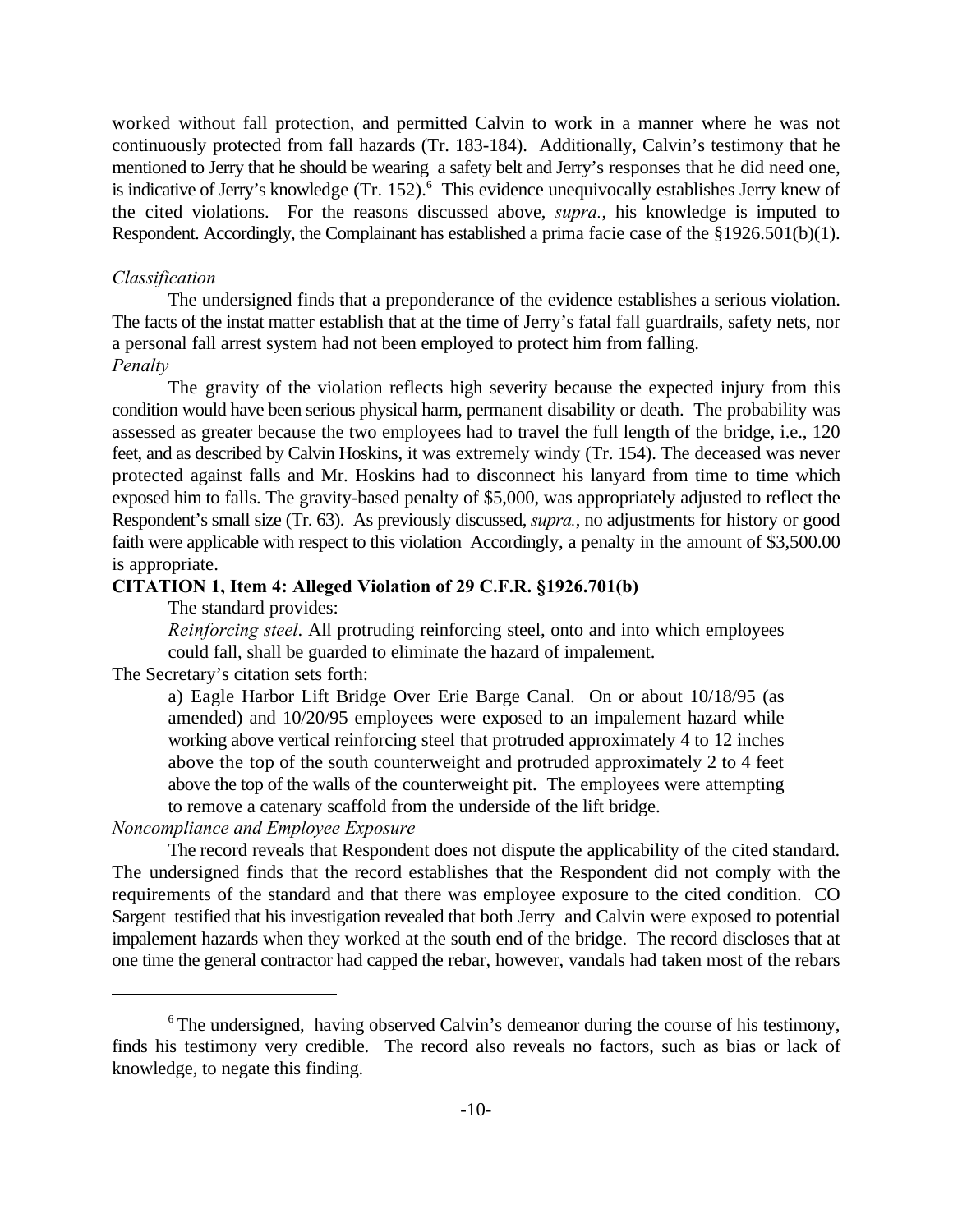(Tr. 255). On October 20, 1995, the rebars within the open counterweight pits adjacent to the bridge were not capped, covered or bent (Tr. 75, 247-248). The record reveals that as Jerry and Calvin climbed the cross-bracing of the falsework they were exposed to a fall into the counterweight pit (Tr. 221- 222, 233; Exhibit C-11). Additionally, as they stood on the concrete to remove the pic, there was exposure to a fall into the pit (Tr. 223-224; Exh. C-11). CO Sargent also testified that his investigation revealed that there was evidence the deceased struck one of the vertically protruding rebar on the counterweight when he fell into the counterweight pit (Tr. 75). The Respondent presented no evidence to contradict any of these findings. *Knowledge*

Peter Bruckel testified that when his employees are exposed to hazards such as exposure to rebars, they should take whatever action is necessary to prevent an accident  $(Tr. 475)$ .<sup>7</sup> Furthermore, as Complainant's counsel pointed out during the presentation of her case, a portion of the fall protection requirements within the project proposal which Respondent had with NYSDOT provided that fall protection be provided whenever there was the possibility of impalement at any height (Tr. 248-249; Exh. C-13). In spite of the aforementioned, on October 20, 1995, Jerry Bruckel demonstrated no diligence or effort to guard against impalement as he and Calvin proceeded to climb and work at the bridge on October 18 and 20, 1995. This lack of reasonable diligence established knowledge imputable to the Respondent. See discussion, *supra.* Accordingly, the Complainant has established a prima facie case of a violation of §1926.701(b). *Penalty*

The gravity of the violation reflects high severity because the resulting injury from this condition would be serious physical harm, permanently disability or death. The probability was low because there was limited exposure to the two employees (Tr. 75). The gravity-based penalty of \$2,500, was appropriately adjusted to reflect the Respondent's small size (Tr. 63). As previously discussed, *supra.*, no adjustments for history or good faith were applicable with respect to this violation Accordingly, a penalty in the amount of \$1,750.00 is appropriate.

## **CITATION 1, Item 5: Alleged Violation of 29 C.F.R. §1926.1051(a)**

The standard provides:

A stairway or ladder shall be provided at all personnel points of access where there is a break in elevation of 19 inches (48 cm) or more, and no ramp, runway, sloped embankment, or personnel hoist is provided.

The Secretary's citation sets forth:

a) Eagle Harbor Lift Bridge Over Erie Barge Canal. On or about 10/20/95

<sup>&</sup>lt;sup>7</sup> The record discloses that rebar caps were the responsibility of the general contractor (Tr.. 356). However, Respondent as a subcontractor had a responsibility to ensure that their workers worked in a safe manner. Respondent maintained an obligation to at least have provided reasonable alternative steps to protect its employees. Respondent has not met its burden in meeting the requirements for the multi-employer defense. *See Capform, Inc.*, 16 BNA OSHC 2040, 2041 (No. 91-1613, 1994).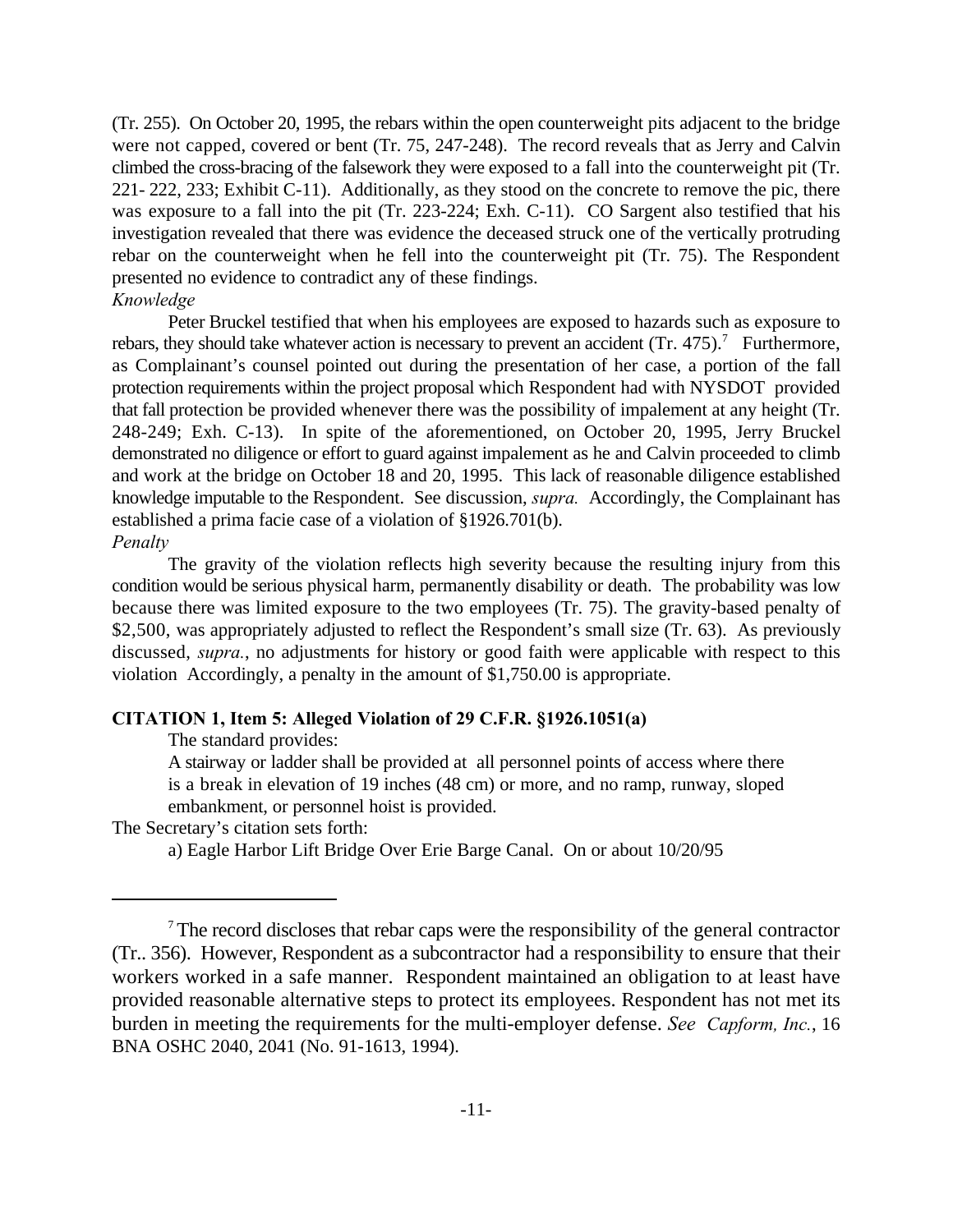employees were exposed to potential falls while climbing the diagonal bracing of the false work to access the catenary scaffold and the bridge deck levels on the lift bridge. The bridge deck level was approximately 12 feet above the top of the counterweight pit walls and the catenary scaffold was approximately 9 feet above the walls. The bridge deck was approximately 34 feet above the bottom of the adjacent counterweight pit and approximately 18 feet above water level.

The record reveals that Respondent does not dispute the applicability of the cited standard. The undersigned finds that the record establishes that the Respondent did not comply with the requirements of the standard and that Respondent's employees were exposed to the hazard created by noncompliance. Calvin Hoskins testified that he and Jerry Bruckel climbed upon the cross- bracing of the falsework in order to gain access to the catenary scaffold and the bridge deck on October 18 and 20, 1995 (Tr. 148,151,185,190; Exh. C-8). He further testified that there was a ladder present at the jobsite on both occasions but it was chained up (T. 153). CO Sargent testified that he determined that a ladder could have been placed from the concrete wall of the canal wall to the bridge deck because the engineer-in-charge told him that the ironworkers had accessed the bridge this way, and that he himself had also accessed the bridge deck with a ladder placed on top of the canal wall (Tr. 83). Harold Carpenter testified that a ladder could have been safely placed at the jobsite for safe access to the bridge on October 18, 1995 (Tr. 351). Scott Sullivan testified that there was space available at both ends of the bridge for the placement of a ladder, however, on October 20, 1995, there were no ladders set up on the jobsite (Tr. 235, 258). Jerry and Calvin's use of the cross-bracing in lieu of ladders certainly subjected them to fall hazards. As explained by Scott Sullivan if one climbed the cross-bracing, one was exposed to a fall into the canal on one side and a fall into the counterweight pit on the other side (Tr. 233). *Knowledge*

The evidence establishes that Respondent was aware of the violation. The undersigned notes that the project proposal which Respondent had with NYSDOT provided provided that "[c]limbing on forms, falsework, or the structure to gain access to work areas [was] expressly prohibited." (Tr. 248-249; Exh. C-13). Jerry's disregard of this provision of the contract proposal, as well as the OSHA mandate of the use of ladders where there was an elevation change of 19 inches or more, was even more blatant in light of the fact that he had been orally reprimanded the day before for similar conduct (Tr. 238). Andrew Adams provided testimony that on October 19, 1995, he observed Jerry Bruckel using barrier tubes in lieu of a ladder to gain access to the Medina Bridge (Tr. 112-114). He informed Jerry that he had to use a ladder. This reprimand certainly put Jerry on notice of the illegality of his conduct. In spite of this incident, on October 20, 1995, Jerry did not ensure that ladders were used on the jobsite. His knowledge is imputable to Respondent for the reasons discussed above, *supra.* Accordingly, Complainant has established a prima facie case of a violation of §1926.1051(a).

#### *Penalty*

The undersigned finds that the record supports the following findings with respect to the proposed penalty. The gravity of the violation reflects high severity because the resulting injury from this condition would be serious physical harm, permanently disability or death. The probability was low because there was limited exposure to the two employees (Tr. 75). The gravity-based penalty of \$2,500, was appropriately adjusted to reflect the Respondent's small size (Tr. 63). As previously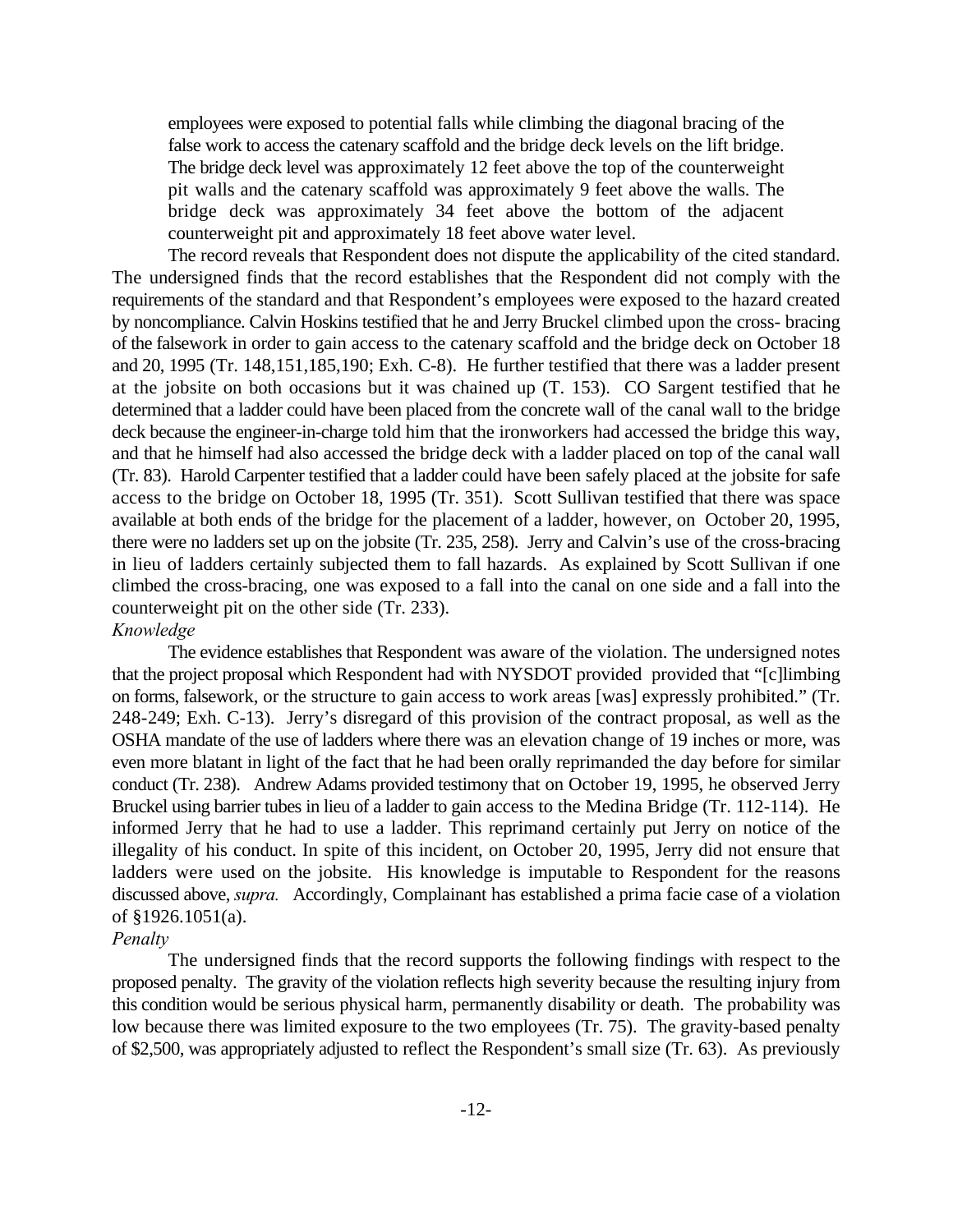discussed, *supra.*, no adjustments for history or good faith were applicable with respect to this violation Accordingly, a penalty in the amount of \$1,750.00 is appropriate.

#### **Affirmative Defenses**

Respondent raised the following three affirmative defenses within its Answer: (1) unpreventable employee misconduct with respect to Items 1a, 1b, 2, and 3 - water related items and fall protection; (2) lack of knowledge and control with respect to Item 4 - exposure to protruding reinforcing steel; and (3) that compliance was not feasible and would have created a greater hazard with respect to item 5 - use of a ladder to access bridge. The Respondent has amended its pleadings to assert the affirmative defenses of isolated unpreventable misconduct and lack of employer knowledge with respect to all items of the citation (See Respondent's Pre-Hearing Response, p. 3 and Respondent's Reply-Brief, p. 8). The undersigned finds Respondent has not met its burden of proving any of these affirmative defenses.

Respondent asserts the defense of unpreventable employee misconduct based upon the Peter Bruckel's testimony that there was nothing he could have done to prevent Jerry's actions, and argues that to impute the unforeseeable and implausible conduct of Jerry to Respondent would amount to the imposition of strict liability. ( See Respondent's Post-Trial Brief, pp. 10-14). In support of its defense the Respondent cites several cases the courts recognized that Congress intended to require elimination only of preventable hazards and violations had been dismissed because of the unpreventable conduct of foremen. $<sup>8</sup>$  The Respondent argues that the courts in these cases found that</sup> imputing the foreman's knowledge and conduct to the respondent amounted to the imposition of strict liability which the Act did not authorize or intend. *Horne,* 3 BNA OSHC at 2062. The undersigned acknowledges that the findings in the cases cited by Respondent are in accord with well established Review Commission precedent which recognize that there are circumstances where the employer has done everything reasonably possible to assure compliance, but the supervisor nevertheless creates a violation which was unforeseeable and thus unpreventable. In such situations, the employer can affirmatively defend by demonstrating that the supervisory employee's misconduct could not have been prevented. *Floyd S. Pike Electrical Contractor, Inc.,* 6 BNA OSHC 1675 (No. 3069, 1978). Review Commission precedent essentially has extended the unpreventable employee misconduct defense to supervisors, and held when the alleged misconduct is that of a supervisory employee, the employer must establish that it took all feasible steps to prevent the accident, including adequate instruction and supervision of its supervisory employee. A supervisor's involvement in the misconduct is strong evidence that the employer's safety program was lax, and where a supervisory employee is involved, the proof of unpreventable employee misconduct is more rigorous and the defense is more difficult to establish since it is the supervisor's duty to protect the safety of employees under his supervision. *L. E. Meyers Co,* 16 BNA OSHC 1037 (No. 90-945, 1993); *Daniel Construction Company,* 10 BNA OSHC 1549 (No. 16265, 1982). Because Jerry was a supervisor, to establish that Jerry's conduct was unpreventable, Respondent would have to show either that Jerry acted in contravention of effectively implemented work rules designed to detect and prevent the instant violations, or that Jerry's actions were so idiosyncratic that an employer would not take the

*Horne Plumbing and Heating v. OSAHRC and Dunlop,* 528 F.2d 564, 3 BNA OSHC 2060 <sup>8</sup> (5th Cir., 1976); *Hogan Mechanical Inc,.*6 BNA OSHC 1221 (No. 15438, 1977); and *Brennan v. OSAHRC and Republic Creosoting Company*, 501 F.2d 1196, 2 BNA OSHC 1109 (7th. Cir., 1974).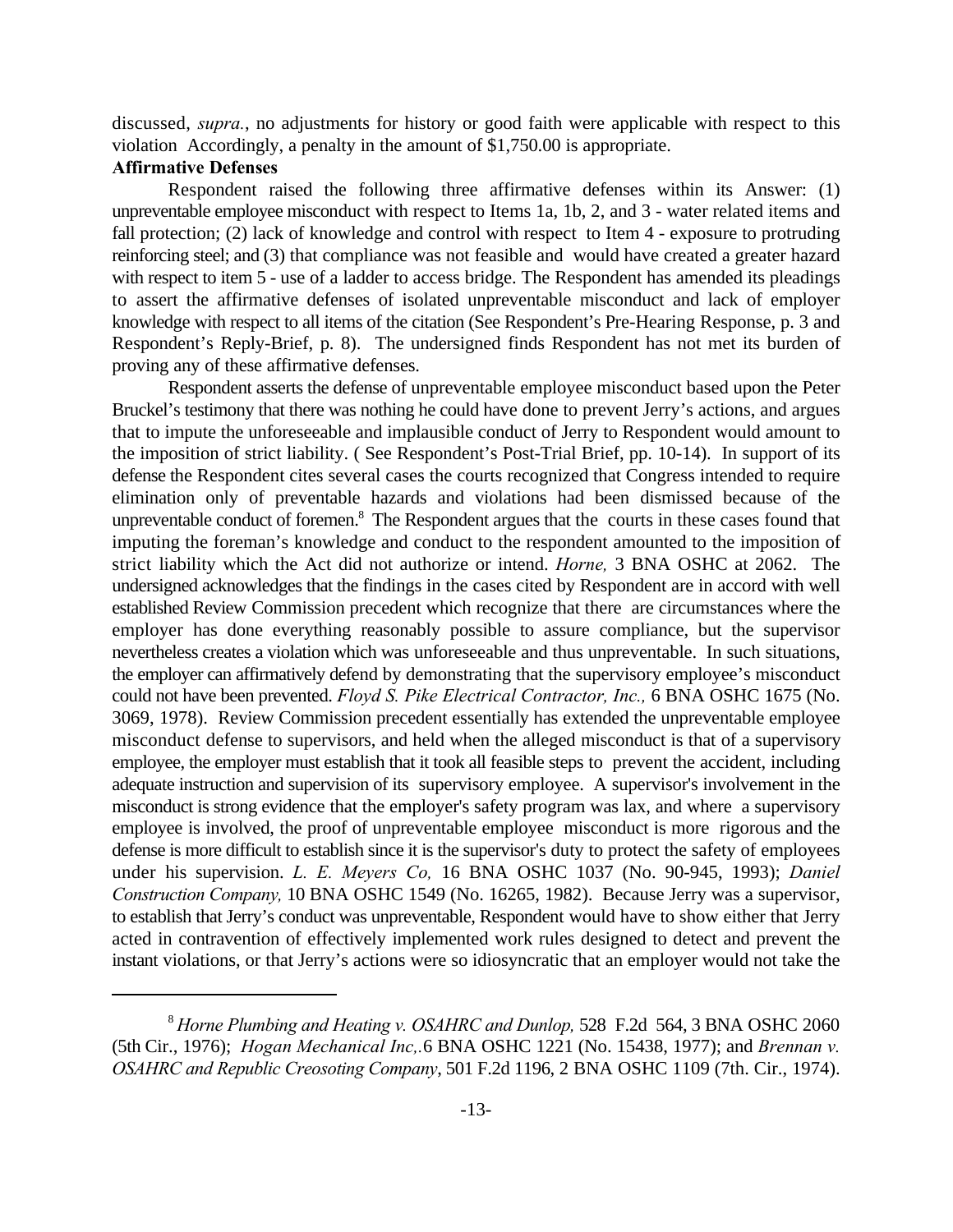possibility of such action into account in establishing a safety program. *Todd Shipyards Corporation*, 11 BNA OSHC 2179, 2180 (No. 77-1598, 1984).

In the instant matter, Respondent argues that Peter Bruckel gave Jerry Bruckel specific instruction to work at the Medina Bridge and gave him no instruction to do any work at the Eagle Harbor Bridge. He testified that he was not aware that Jerry had been at Eagle Harbor on October 18th through the 20th until the accident investigation (Tr. 423). The record reveals that Jerry had mentioned to Peter during their Thursday evening conversation that the general contractor wanted to get the cables down off the Eagle Harbor Bridge (Tr. 429). Peter testified that he told him that he "shouldn't be messing with the cables because of lack of experience." Jerry responded that he could "handle it"(Tr. 429). Peter testified that he reiterated his instruction that he should not handle the cables and he had no reason to believe that Jerry would not follow his instructions  $(Tr, 430)^{9}$ 

 The record reveals that Jerry prepared the respondent's safety program, and he participated in the presentation of portions of the safety program including fall protection. He also developed a pre-job survey which addressed the need for safety equipment for working over water. Jerry Bruckel testified that tool box talks were held at both the Eagle Harbor and Medina Bridges (Tr. 499). However, the record does not establish that this information was adequately communicated to its employees on a consistent basis. Calvin testified that the only training he received regarding bridge work came from Jerry during the drive to the jobsite. This training occurred during the course of the drive to the worksite and consisted of his review books and Jerry telling him where to hook the safety harness. Additionally, the Respondent presented no evidence of topics covered at the alleged Eagle Harbor and Medina jobsite tool box talks. The only evidence of topics covered during tool box talks was presented in Respondent's Exhibits 1 and 2, which concerned a jobsite in New Jersey. This evidence falls short of establishing an effectively communicated safety program.

Additionally, the Respondent presented insufficient evidence of effective enforcement of these work rules through supervision and disciplinary measures. The record reveals that the Respondent had a safety committee - Warren Wheeler, Peter and Jerry Bruckel - to whom safety infractions were reported and met on an as needed basis. Warren Wheeler, a foreman for Respondent, testified that the Respondent's disciplinary policy consisted of a written reprimand for the first offense, a written reprimand with a day off without pay for the second offense, and if there was a third offense the safety committee would decide if termination was necessary. Warren testified that he never gave any written warnings and only verbally addressed issues. The record reveals that the actions of the committee consisted of convening after OSHA had issued the company a citation in July 1995, and informing employees that their blood levels were high (Tr. 289, 323, 404; Exh. R-12 and R-13). The record contains no other definitive action taken by this committee. Additionally, the letters advising of high blood lead levels was presented as an example of a "warning"given to an employee. This evidence falls short of demonstrating effective supervision and disciplinary measures. The only other evidence of disciplinary action is contained in Exhibit R-14, which Respondent wrote in response to

<sup>&</sup>lt;sup>9</sup> The undersigned is not convinced that this argument is persuasive in demonstrating a lack of knowledge. The record reveals that Jerry was performing work at the Medina Bridge for which he had very little "hands-on" experience. Thus, the fact that Peter had informed Jerry that he had no experience in the handling of cables does not convince the undersigned that this information without more would have persuaded Jerry that he was too inexperienced to have handled the cables.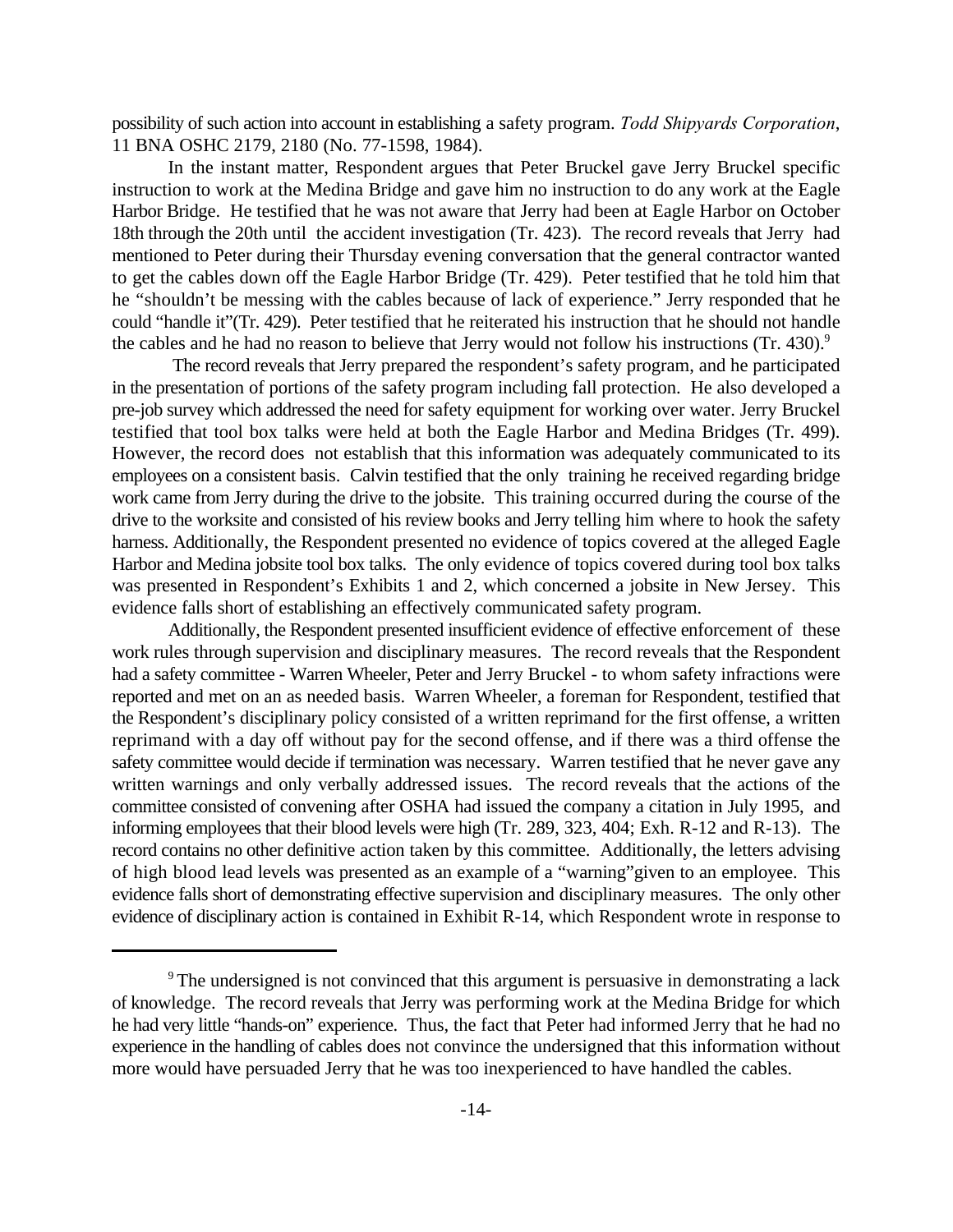a request by the State of New York Department of Transportation's June 7, 1995 communication to Respondent (Tr. 439-440; Exh. C-15). Two employees of Respondent in two different incidents within two hours of one anther had been cited for violations involving fall protection. The State ordered immediate action including reprimands of the employees involved. (Exh. R-14). The State also ordered the Respondent to hold safety meetings to address these issues.<sup>10</sup> The undersigned also notes that in June 1995, two employees at two different locations, were cited for violative conduct involving fall protection, and subsequently, in October 1995 Jerry was involved in related conduct. This indicates that reprimands for the June incident were ineffective and that the subsequent enforcement of the safety program was lax. Furthermore, in spite of Respondent's commitment to safety in response to the State in June 1995, when OSHA visited Respondent's worksite in July 1995 a serious citation was issued (Tr. 314-316, 456-458).

Additionally, the Respondent offered no evidence about the supervision and disciplinary process of its supervisors. If one such a program were present, the ineffectiveness of any safety and disciplinary program for supervisors has been highlighted by the fact that after Peter instructed Jerry not to handle the cables because of his inexperience on the Eagle Harbor Bridge, Jerry went ahead and handled the cables. He not only put himself at risk he was accompanied by an inexperienced worker for whom he provided little if any training on the hazards of bridge painting. Additionally, in spite of Respondent's acknowledgment that its superintendents are accountable for safety at the jobsite, Respondent did not hold the superintendent accountable at the New Jersey jobsite where OSHA had previously issued citations for violations of the lead standard (Tr.440-441). Another example of the laxness of Respondent's safety program was the fact that Jerry, and under his supervision Calvin, climbed the cross-bracing of the bridge in lieu of a ladder. A practice that was strictly prohibited within the DOT contract. Respondent presented no evidence of what efforts it would have taken in order to monitor adherence to its safety rules or to detect the failure to comply with orders. The record also demonstrates that in spite of having been warned the day before not to engage in hazardous activity Jerry engaged in the same activity the next day. In light of the above, the undersigned finds that Respondent has failed to prove the unpreventable or isolated employee misconduct defense.

Respondent has also asserted that with respect to Item 4, "it had no knowledge of, nor could it reasonably have been expected to detect the alleged hazard, and further, [its] employees were not actually exposed to the alleged hazard nor was it reasonably predictable that [its] employees would have access to the alleged hazard in the course of their work or their normal routes to and from their assigned workplace." Answer, Paragrah 18. This defense appears to fall within the ambit of the multi-employer defense. To meet this defense an employer must show it (1) did not create the hazardous condition, (2) did not control the violative condition such that it could have realistically abated the condition in the manner required by the standard, and (3) took reasonable alternative steps to protect its employees or did not have and could not have had with the exercise of reasonable diligence, notice that the violative condition was hazardous. The record indicates that at the time of the accident the orange netting and sign "Dangerous" were both present in the area of the rebars (Tr.

 $10$  Peter Bruckel's June 7, 1995, response included a commitment to hold tool box meetings on a more frequent basis (3 or more times a week) to address safety issues and fall protection. The tool box talks contained in Exhibits R-1 and R-2 are all dated subsequent to this letter.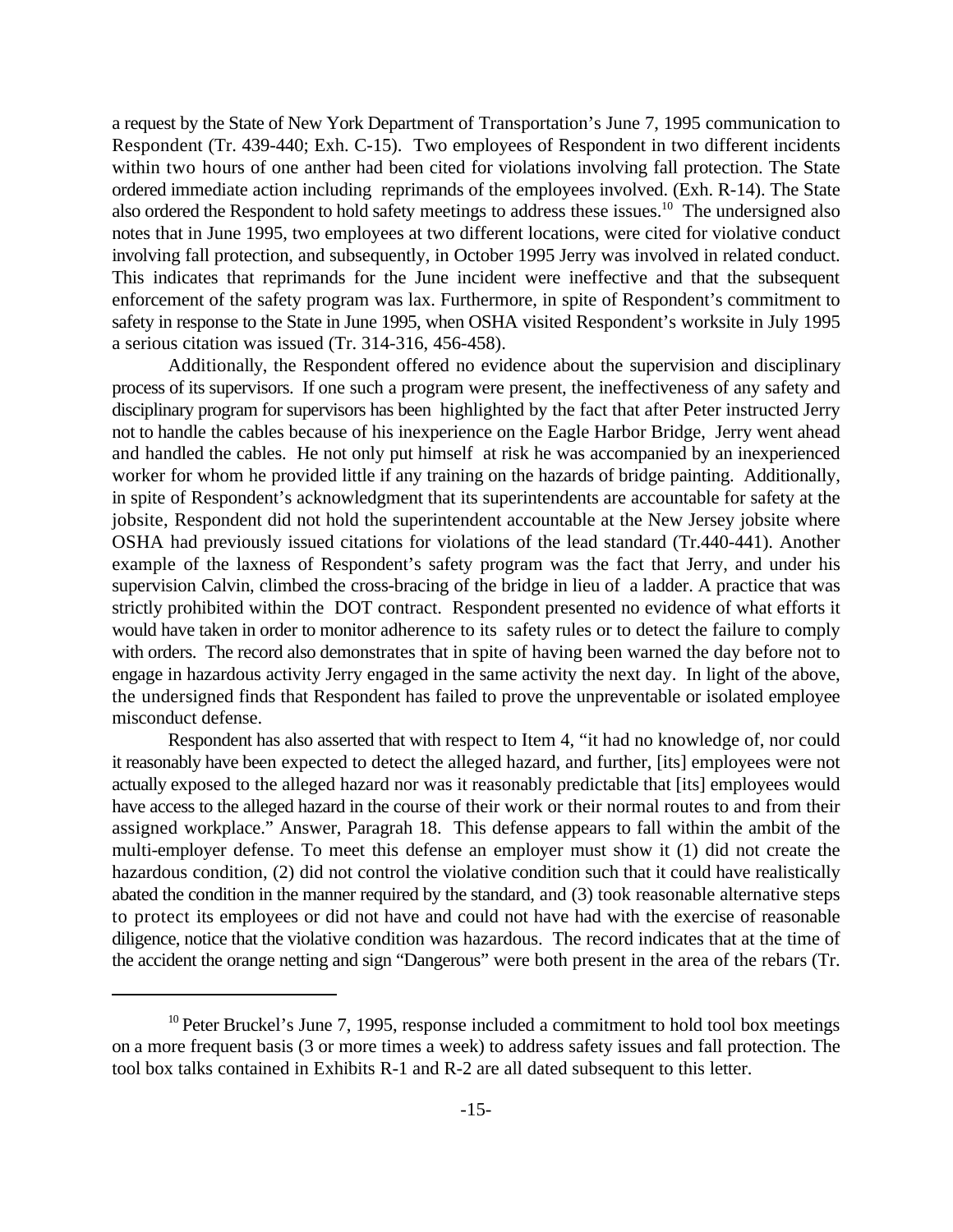131-132, 222; Exhs. C-6 & C-7). Respondent acknowledged at the hearing that it was not its position that its employees could be exposed to hazardous conditions, such as working above rebars, it did not create (Tr. 475). However, In spite of the presence of exposed rebars, Jerry and Calvin worked above said rebars and the record is void of any steps taken which would have protected them against the hazard of impalement. Peter's testimony that employees should take the proper precautions to avoid any accidents or problems when presented with such hazards does not meet the Respondent's burden of proof in meeting this defense. Accordingly, Respondent has failed to meet this defense.

Respondent has also alleged the affirmative defenses of infeasibleness or greater hazards. Respondent asserts that stairways or ladders from the top of the counterweight pit walls or bottom of the counterweight pit could not be installed in compliance with the applicable standards or would have created a hazard to Respondent's employees. In order to prove the defense of in feasibility, respondent must demonstrate that (1) literal compliance with the requirements of the standard was infeasible under the circumstances in that (a) its implementation would have been technologically or economically infeasible, or (b) necessary work operations would have been technologically or economically infeasible after its implementation, and (2) either an alternative method of protection was used or no alternative method of protection was feasible. *See Gregory & Cook, Inc.*, 17 BNA OSHC 1189, 1190 (No. 92-1891, 1995) Respondent produced no evidence that the use of a ladder to gain access to the bridge was infeasible and that an alternative means of protection was used or that no alternative method of protection was feasible. The undersigned finds the record supports a contrary finding. The record demonstrates that Respondent's employees had used man-lifts and ladders for access to the bridge during various phases of their work at the Medina and Eagle Harbor Bridges [Tr. 116, 121, 124 (Andrew Adams), 340 (Harold Carpenter), 422-423 and 494-495 (Peter Bruckel)].

In order to prove the defense of greater hazard defense, an employer must show that the hazard of compliance was greater than that of noncompliance; and that an alternative means of protection was not available and that a variance was either unavailable or inappropriate. *See Falcon Steel Co.*, 16 BNA OSHC 1179, 1185 (Nos. 89-2883 and 89-3444, 1993). Again the record is void of any evidence that Respondent took any steps to avoid employee exposure to the rebars, or that an alternative means of compliance was not available. Respondent also did not show that it sought a variance and that one was either unavailable or inappropriate. Accordingly, the undersigned finds that Respondent did not show that climbing the cross-bracing was safer than using a ladder or any other elements of this defense.

#### **FINDINGS OF FACT AND CONCLUSIONS OF LAW**

The foregoing decision constitutes the findings of fact and conclusions of law in accordance with Federal Rule of Civil Procedure 52(a).

#### **ORDER**

Citation 1, Item 1a , alleging a serious violation of §1926.106(a) and Citation 1 Item 1b, alleging a serious violation of §1926.106(c) are AFFIRMED with a grouped penalty of \$1,750.00. Citation 1, Item 2, alleging a serious violation of §1926.106(d), is AFFIRMED with a penalty of \$1,750.00.